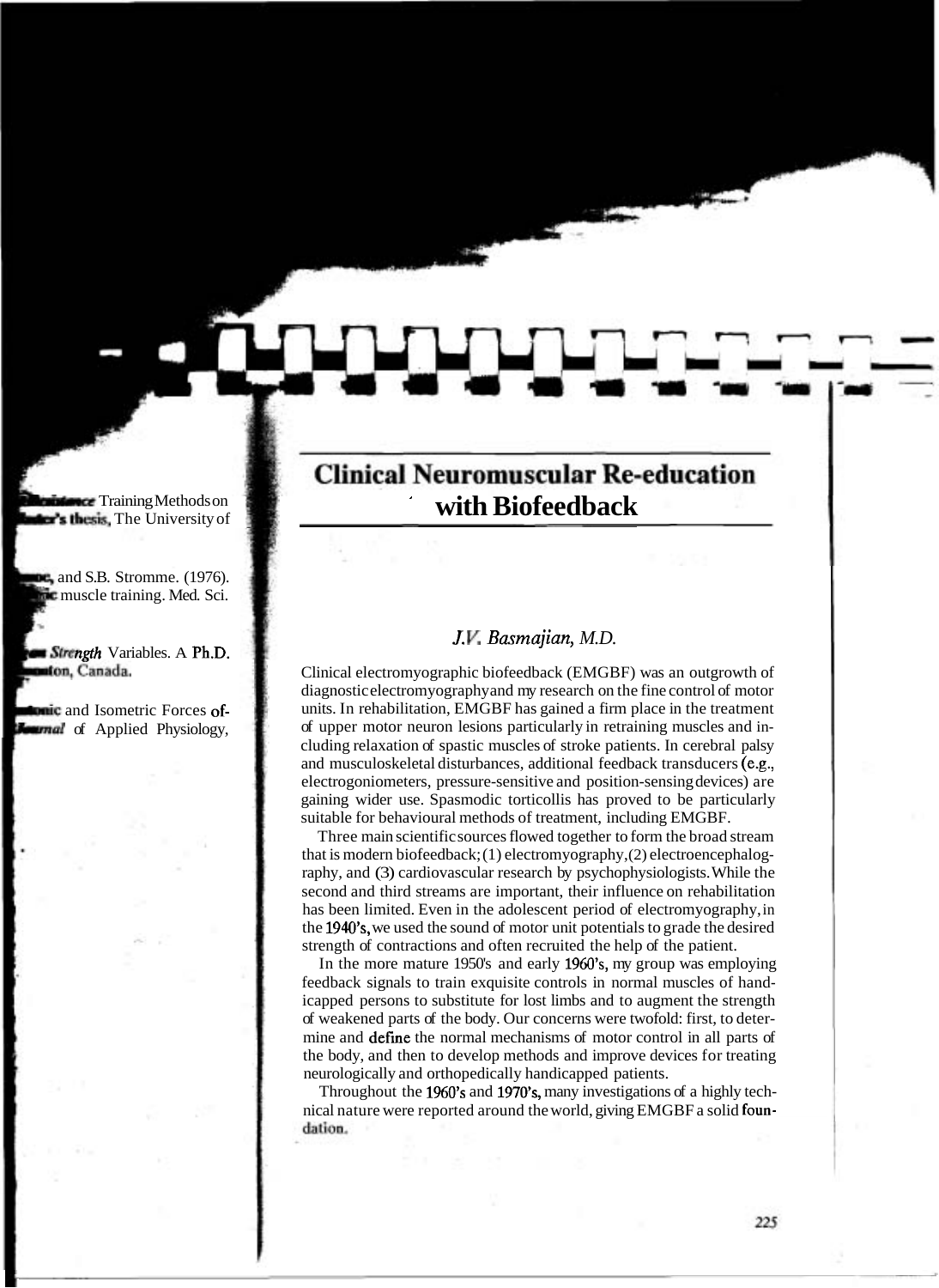#### **MUSCLE RELAXATION** THERAPY

The main spinoff of our early EMG biofeedback studies undoubtedly has been relaxation therapy, in which the subjects and the **trainer/therapist** follow the progress of general body relaxation for monitor sampling electrodes (usually on facial muscles, e.g., the forehead areas). This training stimulated thousands of clinicians on several continents - mostly psychologists and psychiatrists - to apply feedback to the relief of various symptoms of stress. Tension headache, chronic back problems, and anxiety are prime targets, and the literature on their management with biofeedback relaxation is expanding rapidly.

### BIOFEEDBACK IN REHABILITATION MEDICINE

Although EMG feedback is the dominant technique in rehabilitation, a number of other approaches to feedback therapy are quietly gaining recognition: limb-load monitors, head-position monitors, and electrogoniometric feedback.

### *Technical considerations*

Equipment. Most EMG biofeedback devices on the market today were designed for psychotherapy, but they are practical in most rehabilitation settings and they are cheaper than several excellent special computerized devices; they will continue to dominate the field. They have one-channel or two-channel inputs, bipolar surface electrodes for each channel, excellent differential amplifiers, and some form of semi-integration of the signals. The raw EMG signal is processed to give a rising and falling voltage, usually with variable time-bases provided. This voltage then acts upon simple visual and acoustic output devices rather than on the type of outputs (e.g., cathode ray oscilloscopes) familiar to the diagnostic clinician. These include microvoltage meters, digital displays, threshold setters, banks of ligbt, and sound transducers that produce noises such as clicks, warbles, and buzzes. Patients require very little training to "understand the signals produced. Also, the outputs can be fed into auxiliary devices for further functions, including computation.

Strategies. Therapists soon discover the EMG feedback is an adjunct to their skilled activities. Given clinical knowledge and competency in treatment of a specific ailment, reasonably good equipment, and some training and experience, a therapist molds the new approach into the total therapeutic plan.

#### *Stroke therapy*

In the 1970's we and a number of medical research groups began report